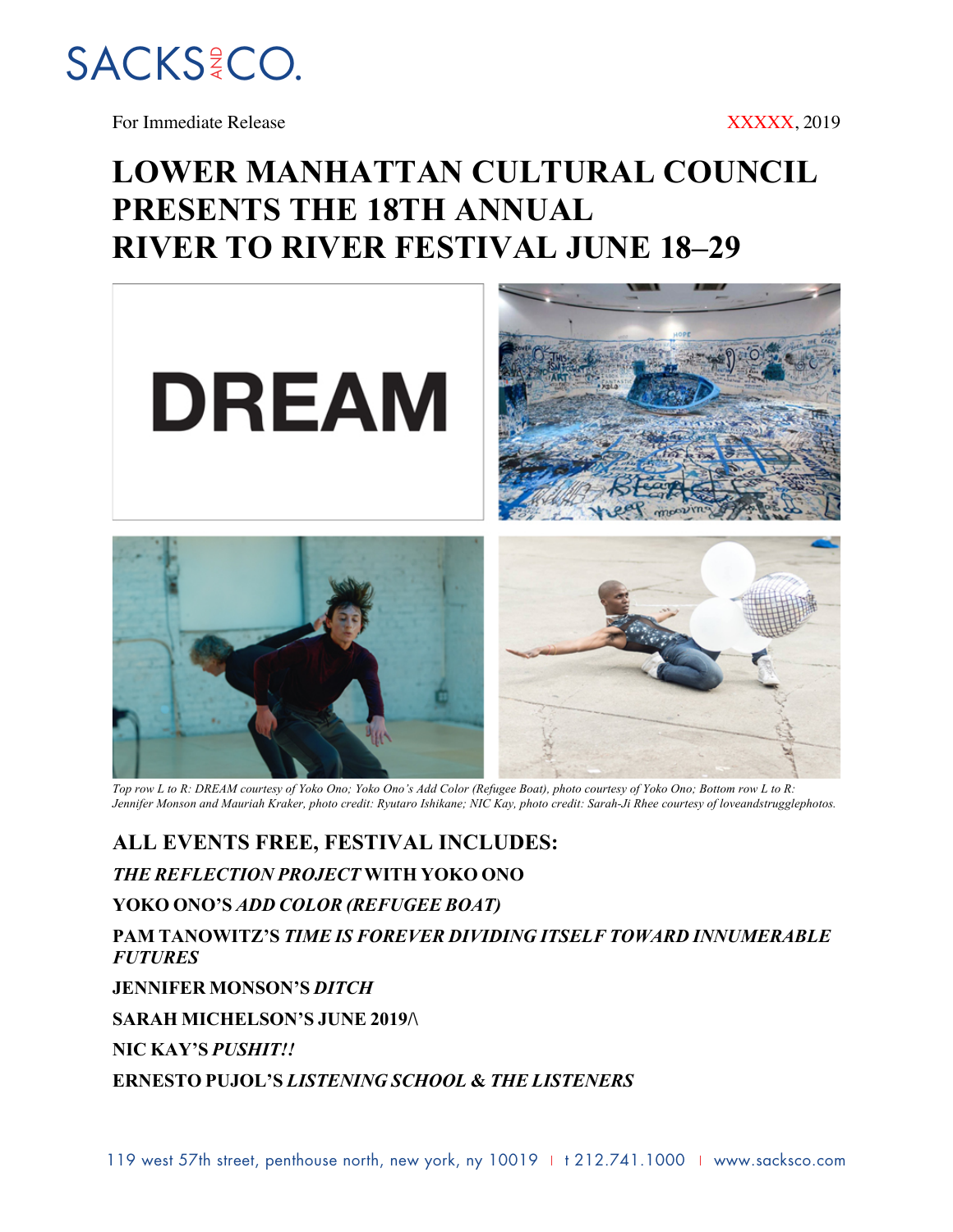**MARK EPSTEIN + CAROL BECKER'S** *THE AGITATED NOW* **BLACK GOTHAM EXPERIENCE'S** *SARAH'S FIRE* **DRAG QUEEN STORY HOUR ROOFTOP FILMS ELIA ALBA'S** *THE SUPPER CLUB* **EZRA WUBE'S** *FULTON FLOW* **LMCC'S WORKSPACE OPEN STUDIOS NIGHT AT THE MUSEUMS TRIBECA ART + CULTURE NIGHT**

**Lower Manhattan Cultural Council (LMCC)** presents the 18th annual **River To River Festival**, Downtown New York City's completely free summer arts festival, **June 18**–**29**.

The River To River Festival celebrates artistic and creative diversity across disciplines, presenting live art and installation in public spaces and in partnership with leading institutions in Lower Manhattan. All events are free and all are welcome.

This year's Festival is the first to be curated by **Lili Chopra**, LMCC's Executive Director, Artistic Programs. The 2019 program focuses on the theme of slowing down, reflecting and imagining.

"Our contemporary reality is rushed, and nowhere is this more apparent than in New York—the city that keeps moving," Chopra says. "There is always somewhere to go, something to see and more to achieve, creating a frenetic energy that makes this city fabulous and exhausting in equal parts. Increasingly, external stimulation seems to be stifling internal introspection as we anxiously charge forward blinkered to our surroundings and, in this digital age, hardened towards the very people that make up our physical community. In response to this, the River To River Festival addresses the experience of the individual within the urban setting by making space for balance. Working with a number of exceptional artists, each project seeks to provide the viewer with an invitation to engage in considered and deep focus. Collectively, the Festival offers respite and encourages deceleration and stillness—a vehicle through which to pause, open our minds, reflect, connect and imagine."

The projects presented in the Festival this year—including **Ernesto Pujol**'s research into active listening, **Jennifer Monson**'s movement-based foray into the city's spatial rhythms and constraints, **Yoko Ono**'s visual invitations to think big, **NIC Kay**'s durational meditation on emotional labor, **Black Gotham Experience**'s readdressing of skewed histories or **Carol Becker** and **Mark Epstein**'s study of transformational awareness—act as reminders for New Yorkers of the importance of deep and measured thought.

Creating dynamic networks of conversation between art, the public and the city, the River To River Festival activates **non-traditional spaces**, bringing art and culture out from behind closed doors, creating vibrant public spaces for the unexpected to blossom. The Festival will be presented across Lower Manhattan in locations as diverse as **Nelson A. Rockefeller Park** in Battery Park City, **Pier 35**, the **Seaport District**, **Federal Hall**, inside **office buildings** and on **public plazas**, over screens traditionally used for advertising and on rooftops overlooking the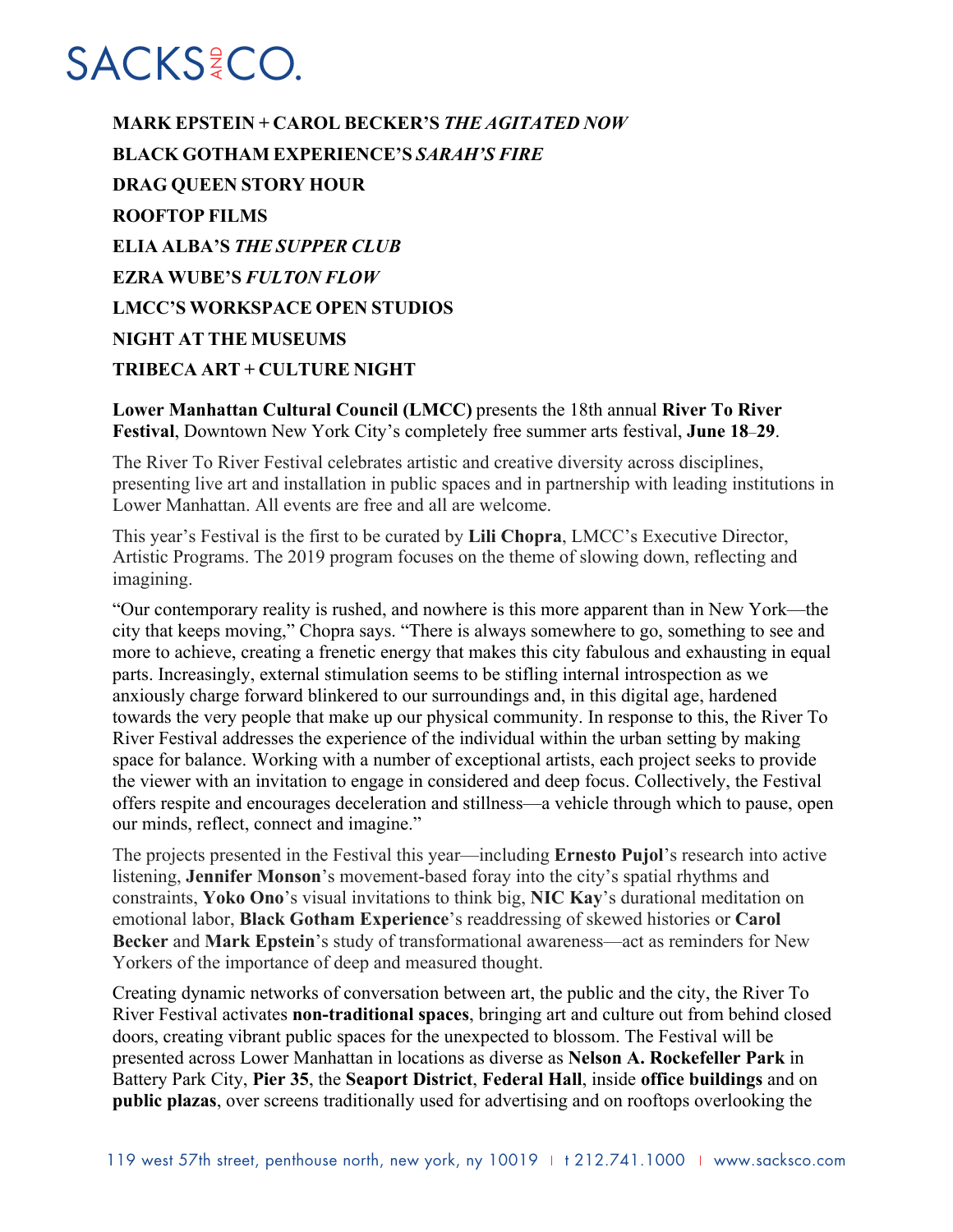

city.

Finally, **artist residency programs** serve as a pillar of LMCC's identity, alongside public programming and grant-making. This year, LMCC presents the work of four **Extended Life Residency** artists in the River To River Festival: Ernesto Pujol, Jennifer Monson, Pam Tanowitz and Sarah Michelson, plus NIC Kay, a current **Workspace** artist-in-residence.

#### **River To River 2019 includes**:

*The Reflection Project* with **Yoko Ono** features the artist's iconic text works installed across Lower Manhattan on the screens of Fulton Transit Center, posters on bus shelters and in vacant storefront windows.

*Add Color (Refugee Boat) (1960/2019)* is presented by **Yoko Ono** in the Seaport District. The interactive installation contains a lifeboat in an empty space, inviting the public to paint their thoughts, ideas and hopes on the walls, floor and boat.

The world premiere of **Pam Tanowitz**'s *Time is forever dividing itself toward innumerable futures* takes place in Nelson A. Rockefeller Park in Battery Park City. Tanowitz partners with New York City Ballet principal Sara Mearns to conceptualize a new work with an ensemble of dancers.

**Jennifer Monson**'s *ditch* is a choreographed piece developed by the rhythms, tones and spatial inflections of movement generated by flows of people, the traffic, weather and water along the river's edge.

**NIC Kay**'s *pushit!!* is a site-responsive durational performance that starts on the street and moves indoors with the audience. Part of the *getting well soon* series, *pushit!!* meditates on emotional labor and the impossibility of the "stage" as a place of freedom for the Black performer.

Social Choreographer **Ernesto Pujol**'s *Listening School* will seek performative engagement for three days across Lower Manhattan. Thirteen artists will pursue the public's roadside discourse on listening. Their open process will culminate in *The Listeners*, a performance as a formal listening vessel embodying stillness.

**Mark Epstein** and **Carol Becker**'s *The Agitated Now* is an invitation to explore our presence in these fast-paced contemporary realities by offering a reflection around the idea of slowing down to think and imagine.

*Sarah's Fire* by **Black Gotham Experience** is a guided walking tour delving into a tale set on the southern tip of Manhattan, illustrating the peculiar dark universe of slavery in a port city with deep ties to the sugar plantations of the West Indies. The walking tours will be followed by a talk with BGX founder **Kamau Ware**.

**Drag Queen Story Hour (DQSH)** captures the imagination and play of the gender fluidity of childhood and gives kids glamorous, positive and unabashedly queer role models. Kids are able to engage with people who defy rigid gender restrictions and imagine a world where people can present as they wish, where dress up is real.

**Rooftop Films** presents a special film screening on the rooftop of New Design High School, preceded by a live music performance by a to-be-announced artist.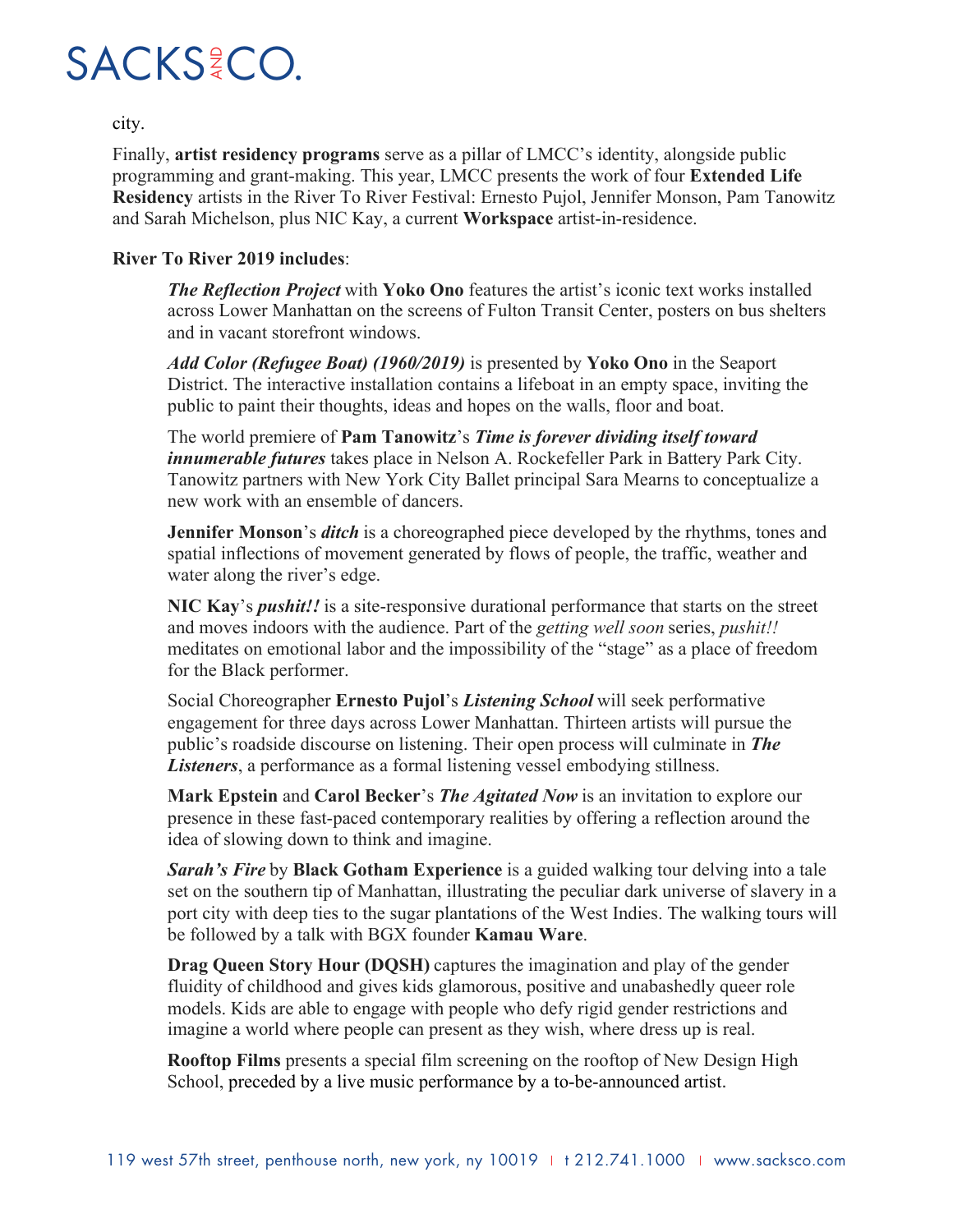**Workspace Open Studios** welcomes the public into the studios of LMCC's artists-inresidence, bringing visitors closer to the creative process, connecting them to the artists, new ideas and perspectives, and other community members.

**Night at the Museums** presents its annual evening of free admission to cultural institutions and museums downtown.

**Tribeca Art + Culture Night (TAC)** is a downtown arts festival that celebrates culture at large in Tribeca and takes place in 30+ Lower Manhattan venues. Free and open to the public, TAC supports artists and art organizations, and connects them with the public.

### **RIVER TO RIVER 2019 FULL SCHEDULE:**

*Dates, times and locations subject to change—be sure to check lmcc.net/river-to-river for up-todate information. Please note that all events are free, but due to limited capacity some require advance RSVPs. RSVPs open Friday, June 1.*

#### **THE REFLECTION PROJECT WITH YOKO ONO INSTRUCTIONAL TEXT PIECE WORKS**

June 18–June 29

Multiple locations across Downtown Manhattan including the Fulton Transit Center, 28 Liberty, the Seaport District and various storefront windows.

In keeping with LMCC's tradition of occupying various spaces within the shifting landscape of New York City, The Reflection Project will present five text works by Yoko Ono across Downtown Manhattan in non-traditional spaces. The project seeks to counter the relentless pace of the everyday by inviting passersby to engage with a realm of expanded consciousness and personal reflection through Ono's instructive text works. By activating mundane spaces and transforming them into vehicles of mindful communication, the project seeks to perform urban acupuncture, stimulating the city's vast nerve network and opening channels of communication and action grounded in thought rather than impulse.

#### **YOKO ONO ADD COLOR (REFUGEE BOAT)**

June 18–June 29, 12–8 p.m. 203 Front Street, Seaport District

*Add Color (Refugee Boat)* (1960/2019) is an interactive installation conceived by Yoko Ono. Upon opening, the work will be comprised simply of a boat placed within an empty space. The public will then be invited to paint their thoughts, ideas and hopes on the walls, floor and boat. As the installation progresses, messages will be written in support, contrast and literal obfuscation of one another, moving the space from visual calm to a layered visual chaos—a beautiful sea of color from afar, a more restless reality upon closer inspection. Freely imbued in this way with a multiplicity of thoughts, each time *Add Color (Refugee Boat)* is shown it both shares in the memory of past iterations, as well as taking on a life and a meaning of its own acutely reflecting the time, place and people that come together to create it.

### **PAM TANOWITZ TIME IS FOREVER DIVIDING ITSELF TOWARD INNUMERABLE FUTURES World Premiere**

June 18 & 19, 7:45–8:30 p.m.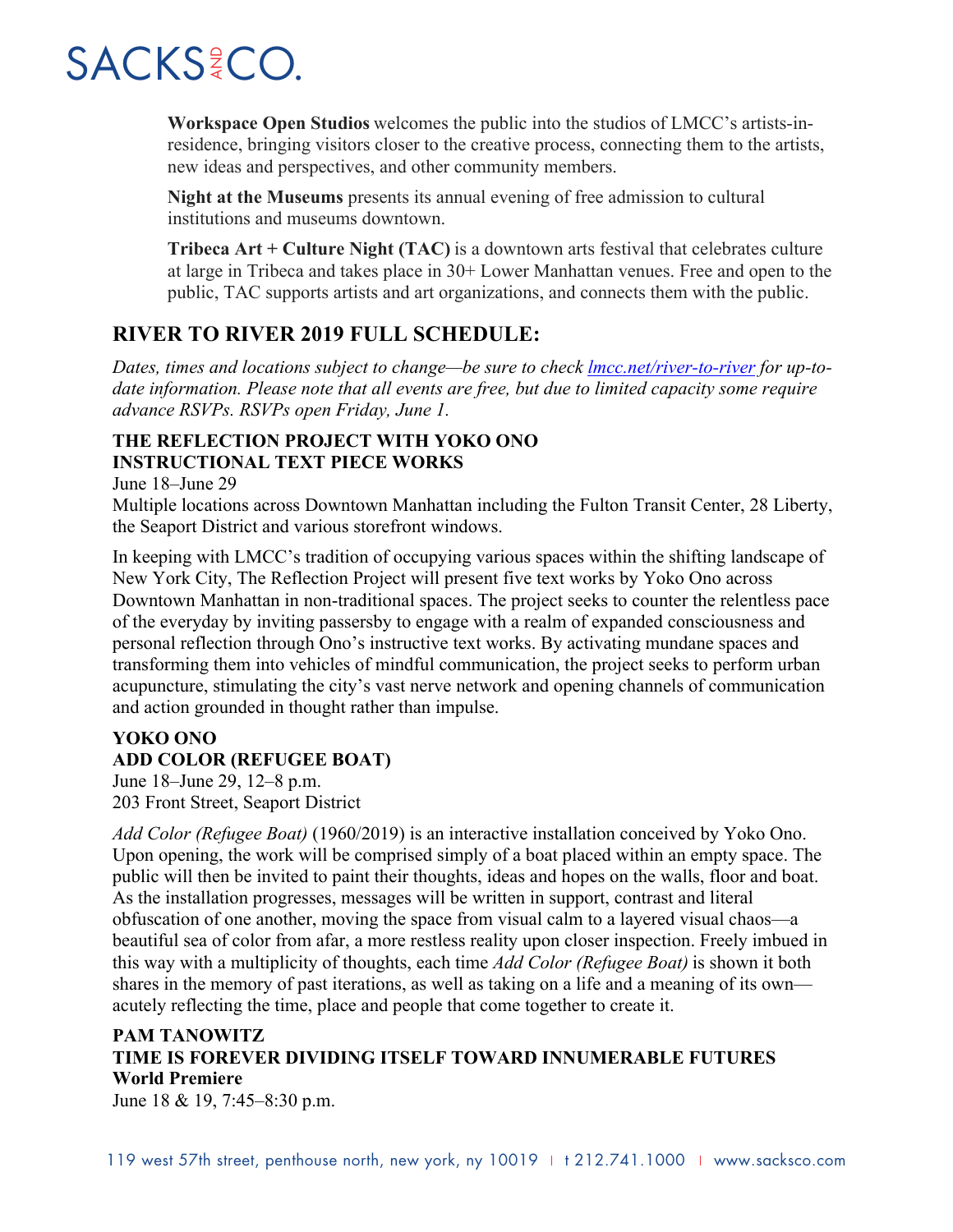

Nelson A. Rockefeller Park in Battery Park City

In *Time is forever dividing itself toward innumerable futures*, Pam Tanowitz's first outdoor sitespecific work, the choreographer partners with New York City Ballet principal Sara Mearns to conceptualize a new dance offering an alternative direction for the "Bessie" Award-winning dancer. Joined by an ensemble comprised of Pam Tanowitz Dance regulars and New York City Ballet guests, Tanowitz arranges the group into the tranquil landscape of Nelson A. Rockefeller Park in Battery Park City with small stages covered in artificial turf. Accompanied by an original score for French horns by Ted Hearne, Tanowitz explores the tensions between legacies of classical ballet versus modern dance; the natural versus the unnatural; the past versus the present.

Project conceived by Sara Mearns and Pam Tanowitz Choreography by Pam Tanowitz Original score composed by Ted Hearne Costumes by Reid Bartelme and Harriet Jung Sound design by Garth MacAleavey

Co-commissioned by Lower Manhattan Cultural Council, Fisher Center at Bard College and The Joyce Theater. Produced by Fisher Center at Bard College with lead funding from Jay Franke and David Herro. Co-presented by Lower Manhattan Cultural Council, Battery Park City Authority and Fisher Center at Bard College as part of the 2019 River To River Festival.

Dancers<sup>.</sup> Sara Mearns and Taylor Stanley, courtesy of New York City Ballet Reid Bartelme Jason Collins Zachary Gonder Victor Lozano Melissa Toogood

Musicians: Ted Hearne (voice), Taylor Levine (guitar) and horns

#### **TRIBECA ART + CULTURE NIGHT**

June 20, 6–9 p.m. Various locations, see website in early June for details

Tribeca Art + Culture Night is a downtown festival that celebrates the arts at large in Tribeca and takes place in 30 multiple and diverse spaces. It is free and open to the public. The event presents a program of events like a festival, showcases venues/organizations like an open art fair, unlocks spaces to the public like an open house and offers curated guided tours showcasing exhibitions like an art walk.

Attendees can choose their own adventure mixing exhibitions with workshops, talks, demonstrations and performances. In just three hours, visitors can join together to attend a curator-led tour, learn a new skill in a creative workshop, watch a live dance performance and discover the unexpected in a contemporary gallery they may have never found otherwise. TAC Night is an adventurous playground showcasing artists, performers, curators, scientists, chefs, wellness experts, musicians, designers, authors, thought leaders and makers.

Participants for the summer edition include: AIM—Bronx Museum of the Arts, Anita Rogers Gallery, apexart, Barney Savage Gallery, BM Franklin, Cheryl Hazan, Church Street School for Music and Art, Double Knot, Leslie-Lohman Museum, New York Academy of Art, Pearl River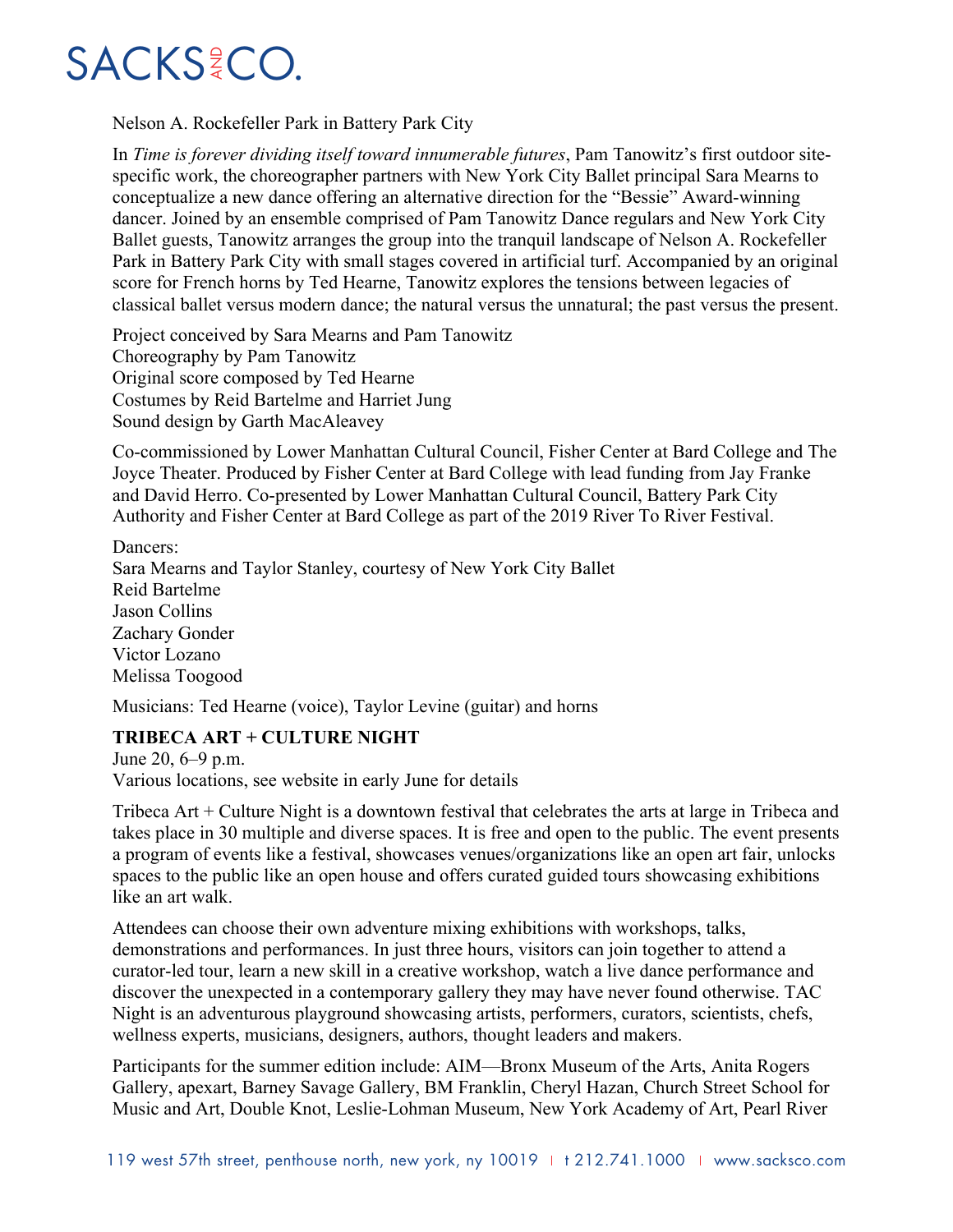Mart, Postmasters Gallery, R & Company, SAPAR Contemporary, Shirley Fiterman Art Center, Soho Photo Gallery, The Drawing Center, The Untitled Space, Twenty First Gallery / White Space, White Street Studio, Y2K group.

#### **NIC KAY PUSHIT!!**

June 20 at 7 p.m. Starting location in Tribeca TBA

A site-responsive performance, *pushit!!* is a meditation on emotional labor and the impossibility of the "stage" as a place of freedom for the Black performer. The work is choreographed and/or sculpted around the social/political landscapes of the city/space/present-ing body and the unique architecture of the building/private space.

This work is the first in a series of the exercises in *getting well soon*, a project/meditation based on the loose and often used phrase indicating a hope of recovery. The exercises in *getting well soon* have been articulated as movement, installation, theater, games, endurance and collective action. If "Hope is a Discipline" as the activist Mariame Kaba writes, what are the methods of hope in a performance practice? Or does hope have to be abandoned in order to get well, as Calvin Warren proposes in his essay "Black Nihilism and the Politics of Hope"?

### **OPEN STUDIOS WITH LMCC'S WORKSPACE ARTISTS-IN-RESIDENCE**

June 21, 6–9 p.m. June 22, 1–8 p.m.

LMCC's Workspace Studios, 101 Greenwich Street, 15th Floor

As part of the River To River Festival, LMCC invites the public to go behind the scenes and meet its artists-in-residence in their studios at 101 Greenwich Street. Over the course of two days, audiences learn about the practices and processes of multi-disciplinary artists working in the transformed office spaces of 101 Greenwich, and experience a wide range of artwork from live performance and theater to poetry and fiction to painting and sculpture.

Artists-in-residence: Golnar Adili, Jennifer Bartlett, Eliza Bent, Keisha Bush, André Daughtry, Jonathan González, Zac Hacmon, Terrance James Jr., NIC Kay, Ying Liu, Asif Mian, Kenneth Pietrobono, Orlando Tirado, Zhiyuan Yang

#### **RELATED EVENTS:**

LMCC is proud to be a quiet champion of NY-based artists, providing critical space and resources to artists throughout their careers to ensure that they are able to create and present work in the city they call their home. Our Workspace artist residency program seeks to catalyze the practices and careers of emerging artists of all disciplines. Having administered this linchpin program for almost 20 years, LMCC celebrates all of the artists who have come through it and continue to bring their forward-thinking practices and perspectives to the world. During Open Studios, LMCC is pleased to highlight two Workspace alumni contributing to the vibrancy of Lower Manhattan with large-scale exhibitions of their work in public spaces:

#### **ELIA ALBA: THE SUPPER CLUB**

NY DOT Art Display Cases on Water Street between Wall Street and Maiden Lane and on Gouverneur Lane between Water Street and Front Street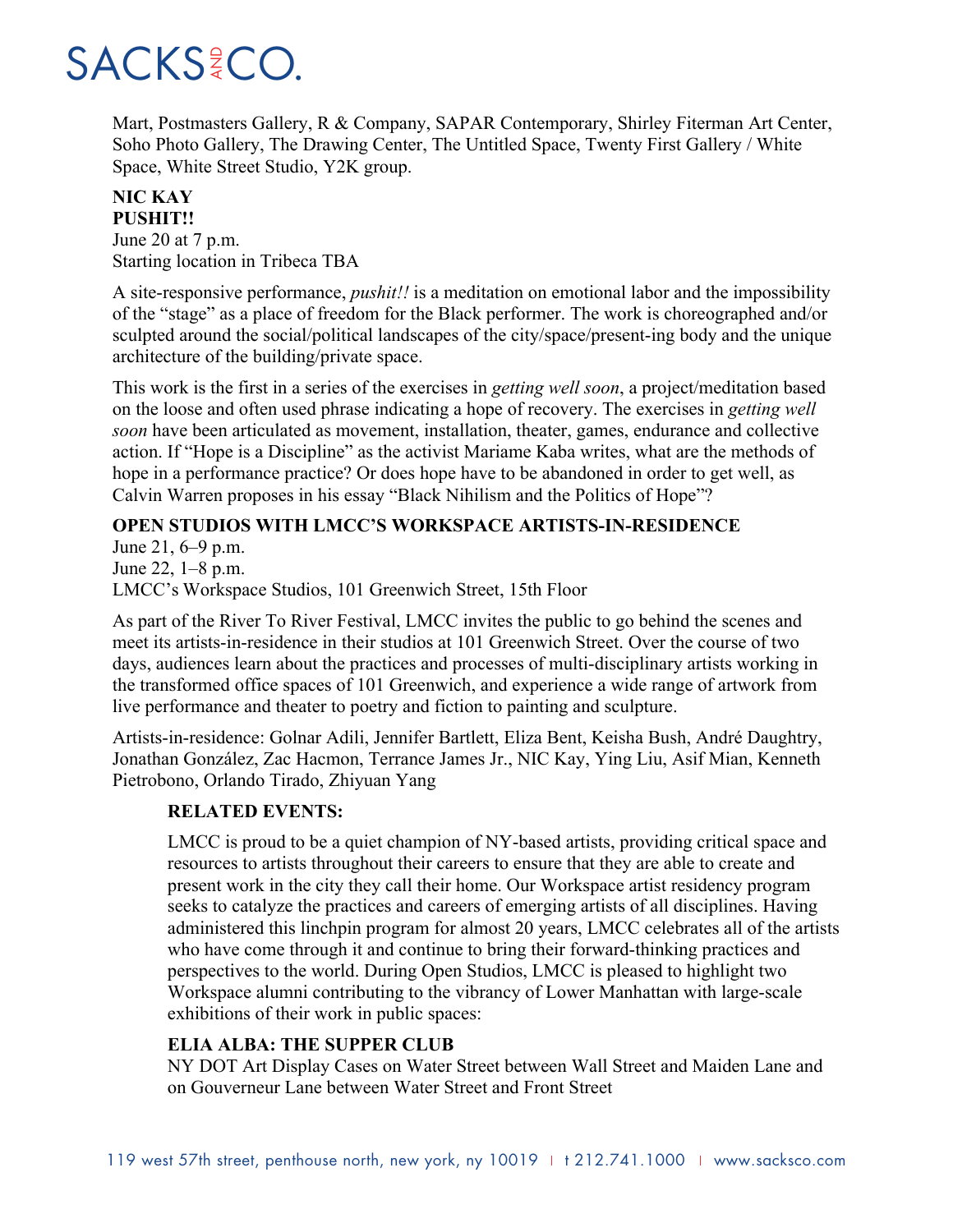Internationally acclaimed, New York-born artist Elia Alba's *The Supper Club* is a multifaceted art project comprising an ongoing series of dinners in which artists engage in meaningful conversation about art, pop culture, socio-political events and race; photographic portraits of nearly 60 artists of color; and a recently published book featuring the portraits and text related to the dinners/conversations. Inspired by *Vanity Fair*'s annual Hollywood Issue, Alba's photographs frame her circle of artists and friends as celebrities, transforming their identities into iconic images while evoking influences that span art history and Afrofuturism, fashion photography and classical mythology. Elia, an alumna of LMCC's Workspace and Process Space residency programs, developed this project during her Process Space residency, and LMCC is proud to partner with NYC Department of Transportation to continue to display a large-format selection of the portraits to energize and transform the streets of Lower Manhattan throughout the River To River Festival.

#### **EZRA WUBE: FULTON FLOW**

Fulton Street MTA Station On view the first two minutes of the hour, every hour, on screens throughout Fulton Street MTA Station

*Fulton Flow* is a stop-motion animation in the Fulton Street MTA Station by Brooklynbased artist and former LMCC artist-in-residence Ezra Wube. Dynamic, vivacious and colorful videos throughout the station trace the original path of the IRT Lexington line extension from Brooklyn Bridge–City Hall to the Wall Street station.

#### **JENNIFER MONSON DITCH**

June 23 at Sunrise Pier 35 June 26 & June 28 at 7 p.m. Melville Gallery, South Street Seaport Museum

*ditch* explores the interactions among the forces of gentrification; the history of community activism, especially in response to Hurricane Sandy; the current pressure of development that exacerbates income inequality; as well as the ecological interactions between the life at the edge of the island in the Lower East Side. The choreography is developed from the rhythms, tones and spatial inflections of movement generated by flows of people, the traffic, weather and water along the river's edge. *ditch* accesses and creatively explores the embodied knowledge that signals both danger and safety. How do we sense impending disasters? How do we seek safe havens?

Exploring the possibilities of signaling through murky territory and dense movement, the choreography asks questions such as: What appears as a beacon? What is an orienting feature in an unstable system? The piece investigates squeezing and tightening as both a generator of movement and as choreographic strategy. The work aims to emanate an urgency and disquiet that drives the performer and viewer towards unexpected openings.

Composer and sound artist: Jeff Kolar

Costume designer: Susan Becker

Performers/dancers: Evie Allison, Madeline Mellinger, Kaitlin Fox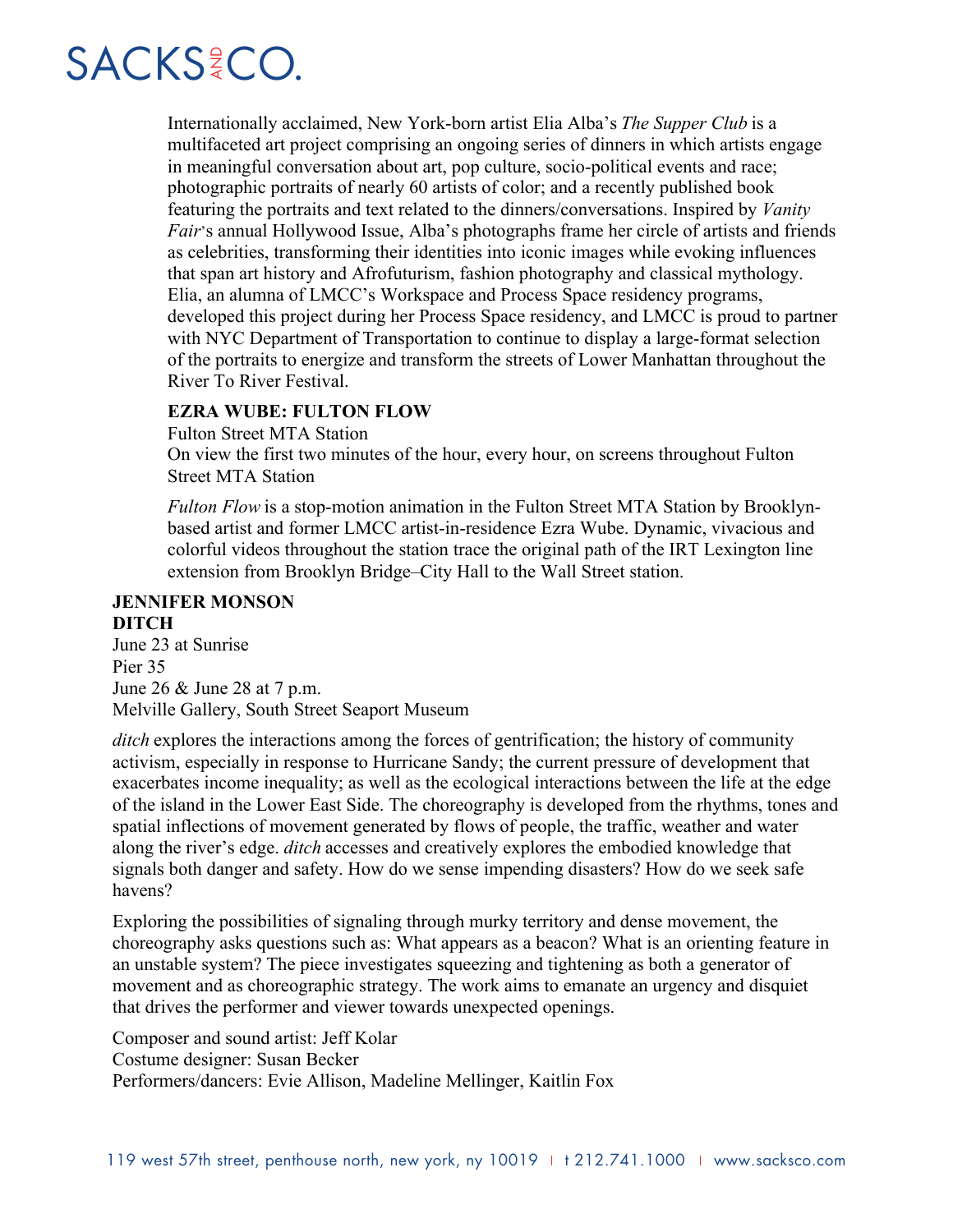#### **RELATED EVENT: WORKSHOP WITH JENNIFER MONSON**

**iLANDing: Researching Urban Ecologies with movement based scores.**

June 23, 11 a.m.–1 p.m. Pier 35

In this workshop Monson and iLANDing (interdisciplinary Laboratory of Art Nature and Dance) will practice movement-based scores designed to explore particular areas of our local urban ecologies specifically at Pier 35. Participants will have a chance to dance, draw and map based on their observations of the movement and living ecologies of the pier, including birds, mussels, fish, plants, humans and other creatures. The workshop will celebrate the living forces at work here, noting weather, human activity and the constant flow of the river and traffic on the FDR drive.

iLANDing is a practice developed over the past 15 years of iLAB residencies hosted by iLAND—interdisciplinary Laboratory of Art Nature and Dance. The workshops will be accompanied by *A Field Guide to iLANDing: Scores for Researching Urban Ecologies*, a new publication that compiles 75 scores based on interdisciplinary collaboration.

### **ERNESTO PUJOL THE LISTENING SCHOOL**

June 24, 11:30 a.m–2:30 p.m. Anderson Contemporary in the Plaza at 180 Maiden Lane & the Plaza at 88 Pine St.

June 25, 11:30 a.m–2:30 p.m. Liberty Park & another location TBA

June 26, 11:30 a.m–2:30 p.m. 28 Liberty: Fosun Plaza & MarketPlace 28 Amphitheater

Social Choreographer Ernesto Pujol brings his multi-year *Listening School* project to the festival in the form of a public performative research process and a silent durational performance: *The Listeners*. The project was created in response to the urgent need to listen empathically in order to support democracy in America and abroad.

Pujol's *Listening School* will seek performative engagement for three days across Lower Manhattan's urban riverbeds of listening flow. Dressed in Indigo Blues, thirteen artists will pursue the public's roadside discourse on listening. Their open process will culminate in *The Listeners*, a performance as a formal listening vessel embodying stillness in the midst of flow (see below).

#### **SARAH MICHELSON JUNE 2019/\**

June 24 at 1:30 p.m., 4 p.m. & 7 p.m. June 26 at 1:30 p.m. & 4 p.m.

Location and details to be announced at a later date.

### **BLACK GOTHAM EXPERIENCE SARAH'S FIRE**

June 25 Tours hourly: 4–5:30 p.m., 5–6:30 p.m., 6–7:30 p.m. Tours begin at 192 Front Street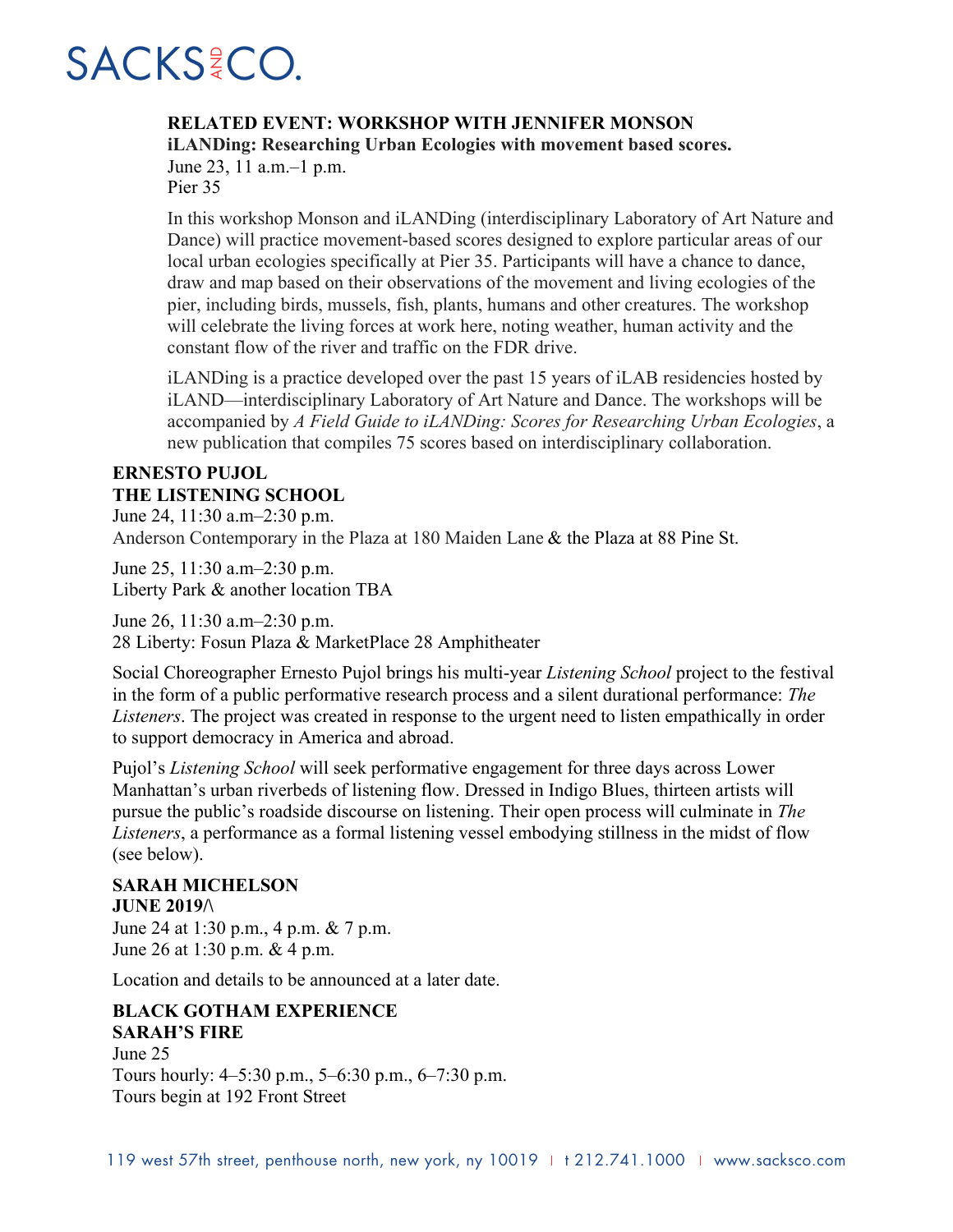Black Gotham Experience was founded in 2010 by artist/historian Kamau Ware in New York City. This project celebrates the impact of the African Diaspora with historic walks, media and signature events.

*Sarah's Fire* is the second of five core stories that make up the Black Gotham Experience. The tale takes place on day two of British New York in 1664 on the southern tip of the island of Manhattan (a place home to both free and enslaved Black people), in the small town known as Land of the Blacks. This walking tour illustrates the peculiar universe of urban slavery in a port city with deep ties to the sugar plantations of the West Indies. A key persona in this story is an enslaved woman named Sarah who is one of 29 people that participate in the first militarized Black rebellion on the island of Manhattan that took place April 6, 1712.

#### **RELATED EVENT: TALK WITH BGX CREATOR AND ARTIST KAMAU WARE**

June 25 at 8 p.m. 192 Front Street

Following the walking tours, Black Gotham Experience invites everyone into their space at 192 Front Street, where they've had a physical presence for their research, operations and public programming for the past two years. The founder of Black Gotham Experience, Kamau Ware, will hold a fireside chat with Danielle King, Director of Cultural Programs at LMCC, about the role space plays in the Black Gotham Experience, the evolution of the project and why artists need spaces for a variety of purposes.

#### **NIGHT AT THE MUSEUMS**

June 25, 4–8 p.m.

Various locations, see website in early June for details

Night at the Museums showcases Lower Manhattan's wide range of cultural institutions and historic landmarks. This year 14 dynamic museums, historic sites and tours will be participating in the River to River Festival's Night at the Museums by offering free admission. All museums and historical sites are within walking distance from one another in one of the most diverse and concentrated groups of museums in the world.

Participating museums and historic sites include the African Burial Ground National Monument, China Institute, Federal Hall National Memorial, Fraunces Tavern Museum, Lower Manhattan Tours, Museum of Jewish Heritage—A Living Memorial to the Holocaust, National Archives at New York City, National Museum of the American Indian—Smithsonian Institution, National September 11 Memorial Museum, NYC Municipal Archives Visitor Center, 9/11 Tribute Museum, Poets House, The Skyscraper Museum and the South Street Seaport Museum.

### **A LECTURE PERFORMANCE BY MARK EPSTEIN + CAROL BECKER THE AGITATED NOW**

June 27, 7–8:30 p.m. Federal Hall

*The Agitated Now* is an invitation to explore our presence in these fast-paced contemporary realities. Carol Becker, Dean of Faculty and Professor of the Arts at Columbia University School of the Arts, and Mark Epstein, renowned author and psychotherapist, offer an evening of reflection around the idea of slowing down to reflect and imagine.

*The Agitated Now* is borrowed from Carol Becker's text of the same title in which she explores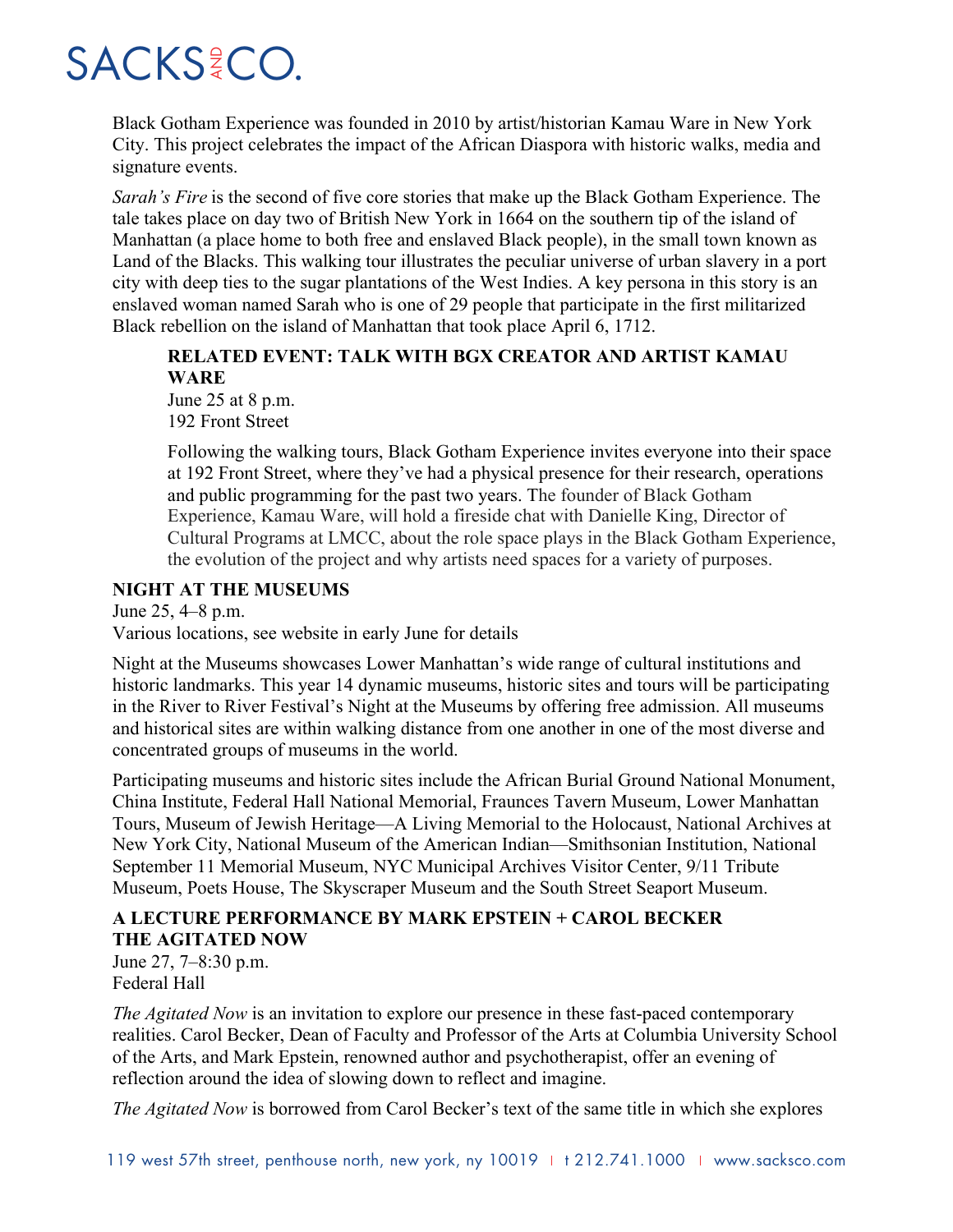the many complexities of TIME that exist in consciousness, often simultaneously. Mark Epstein will speak on the way in which artist and musician John Cage has inspired him, drawing one's attention to overlooked aspects of our experience in order to arrive at a place of acceptance, faith and trust in the boundless unknown. The evening will lead to an understanding that awareness is transformational, affording an empowerment, acceptance and surrender that opens space for calm, reflection, rational thought and effective action.

#### **ERNESTO PUJOL**

**THE LISTENERS**

June 27, 9–11:30 p.m. Federal Hall

In culmination of Ernesto Pujol's *Listening School* (see above), artists trained in the art of listening will sit in a circle as public servants providing individualized silent listening to visitors all evening at the birthplace of Democracy, historic Federal Hall Memorial.

#### **ROOFTOP FILMS**

June 28 at 8–11 p.m. New Design High School

In partnership with Rooftop Films, a film (to be announced at a later date) will be screened on the rooftop of New Design High School in the Lower East Side.

Rooftop Films is a nonprofit organization whose mission is to engage and inspire diverse communities by showcasing the work of emerging filmmakers in outdoor locations, helping filmmakers to produce new films and renting equipment and supporting film screenings citywide at low cost to artists, nonprofits and community groups. Founded in 1997 when filmmaker Mark Elijah Rosenberg invited friends to watch movies on the roof above his apartment, it has become one of the premier venues in the country for new independent short and feature films.

Highlighting innovative work from first-time filmmakers, outsider artists, seasoned film professionals and underrepresented directors, Rooftop Films brings together filmmakers and festivals, audiences and artists, venues and neighborhoods, presenting film not only as a powerful creative medium, but also as a vehicle for engaging audiences in a valuable dialogue about the issues facing their communities.

#### **DRAG QUEEN STORY HOUR**

Presented in celebration of WorldPride NYC June 29, 11–12 p.m. & 3:30–4:30 p.m. NYPL | Seward Park Library

Presented as part of River To River 2019 in celebration of WorldPride NYC, Drag Queen Story Hour (DQSH) captures the imagination and play of the gender fluidity of childhood and gives kids glamorous, positive and unabashedly queer role models. In spaces like this, kids are able to see people who defy rigid gender restrictions and imagine a world where people can present as they wish, where dress up is real.

Created by Michelle Tea and RADAR Productions in San Francisco, DQSH started out as drag queens reading stories to children in libraries and has grown into a global phenomenon. DQSH now offers literary and creative programming for kids and teens of all ages led by drag queens, kings and creatures all over the world. From their headquarters in New York City, they create programming curriculum, produce over a hundred events a year and provide resources, training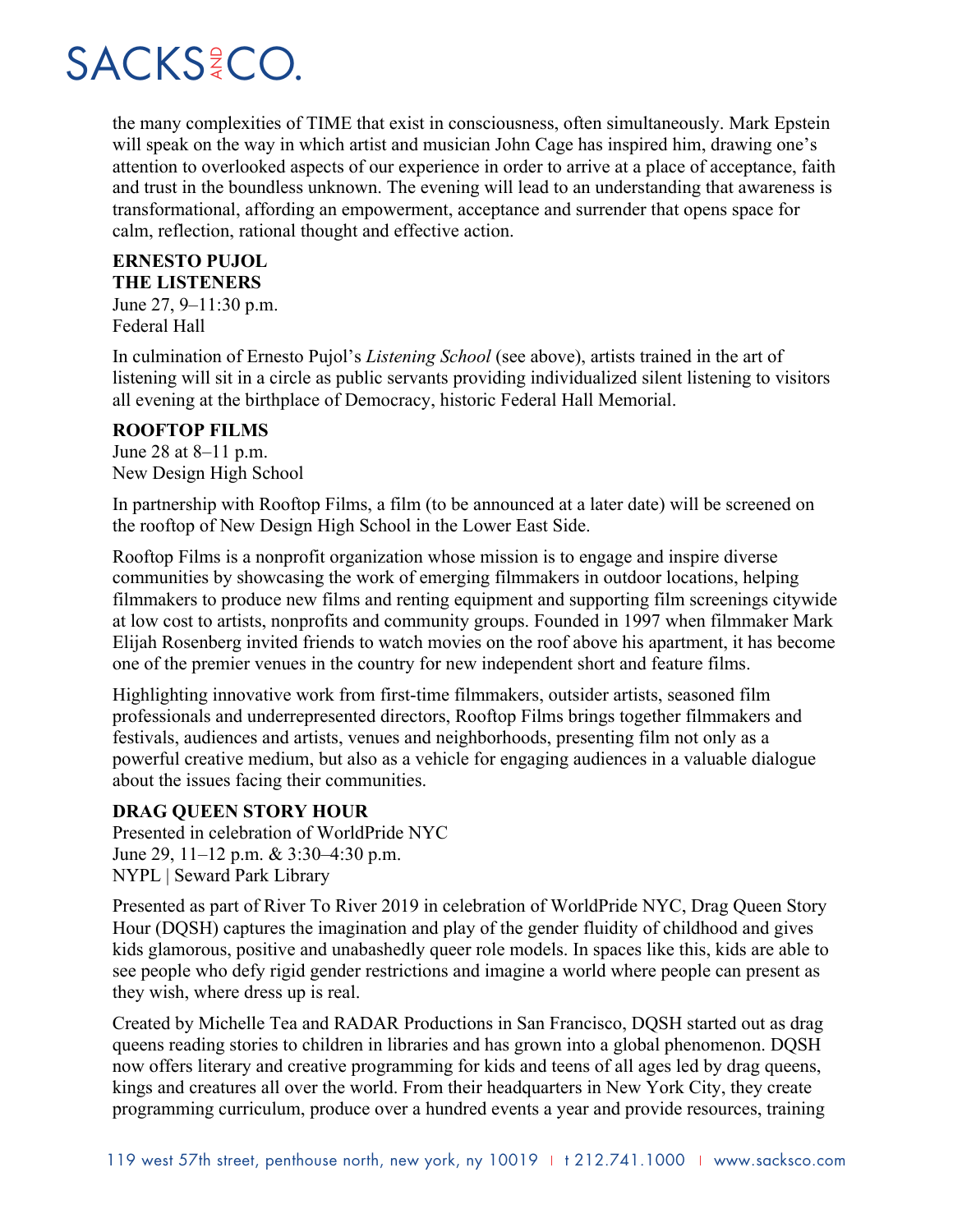and support to build a growing network of DQSH chapters all over the world.

## **ABOUT LOWER MANHATTAN CULTURAL COUNCIL (LMCC)**

Founded as Lower Manhattan Cultural Council (LMCC), LMCC serves, connects and makes space for artists and community.

#### **LMCC Serves Artists through:**

- Residencies that enable artists to experiment and develop their work and ideas, with professional development, financial training and networking opportunities
- Grant funding to artists that support local/neighborhood projects
- Presentation opportunities that allow artists to share their work and creative process with the public

#### **LMCC Serves Community through:**

- Free public programs in Lower Manhattan that activate neighborhoods and bring people together through performances and rich artistic experiences
- Access to artists and the artmaking process to build connections and dialogue between artists and audiences
- Grant funding for neighborhood arts and community-based organizations

Since 1973, LMCC has been the quiet champion for independent artists in New York City and the cultural life force of Lower Manhattan.

## **RIVER TO RIVER FOUNDING PARTNERS**

River To River was founded in 2002 by American Express, The Port Authority of New York and New Jersey, the Alliance for Downtown New York, Arts Brookfield, Battery Park City Authority, Lower Manhattan Cultural Council and South Street Seaport.

### **2019 RIVER TO RIVER PRESENTING PARTNERS**

Battery Park City Authority Fisher Center at Bard College Drag Queen Story Hour The Howard Hughes Corporation The Joyce Theater Night at the Museums (multiple venues, see event listing for details) Tribeca  $Art + Culture$  Night Rooftop Films

Additional partners include: New York City Department of Transportation Art (NYC DOT Art), South Street Seaport Museum, Two Bridges Neighborhood Council and Friends of Pier 35.

## **2019 RIVER TO RIVER FUNDING**

Leadership Support provided by: American Express, The Andrew W. Mellon Foundation, and public funds from the New York City Department of Cultural Affairs in partnership with the City Council.